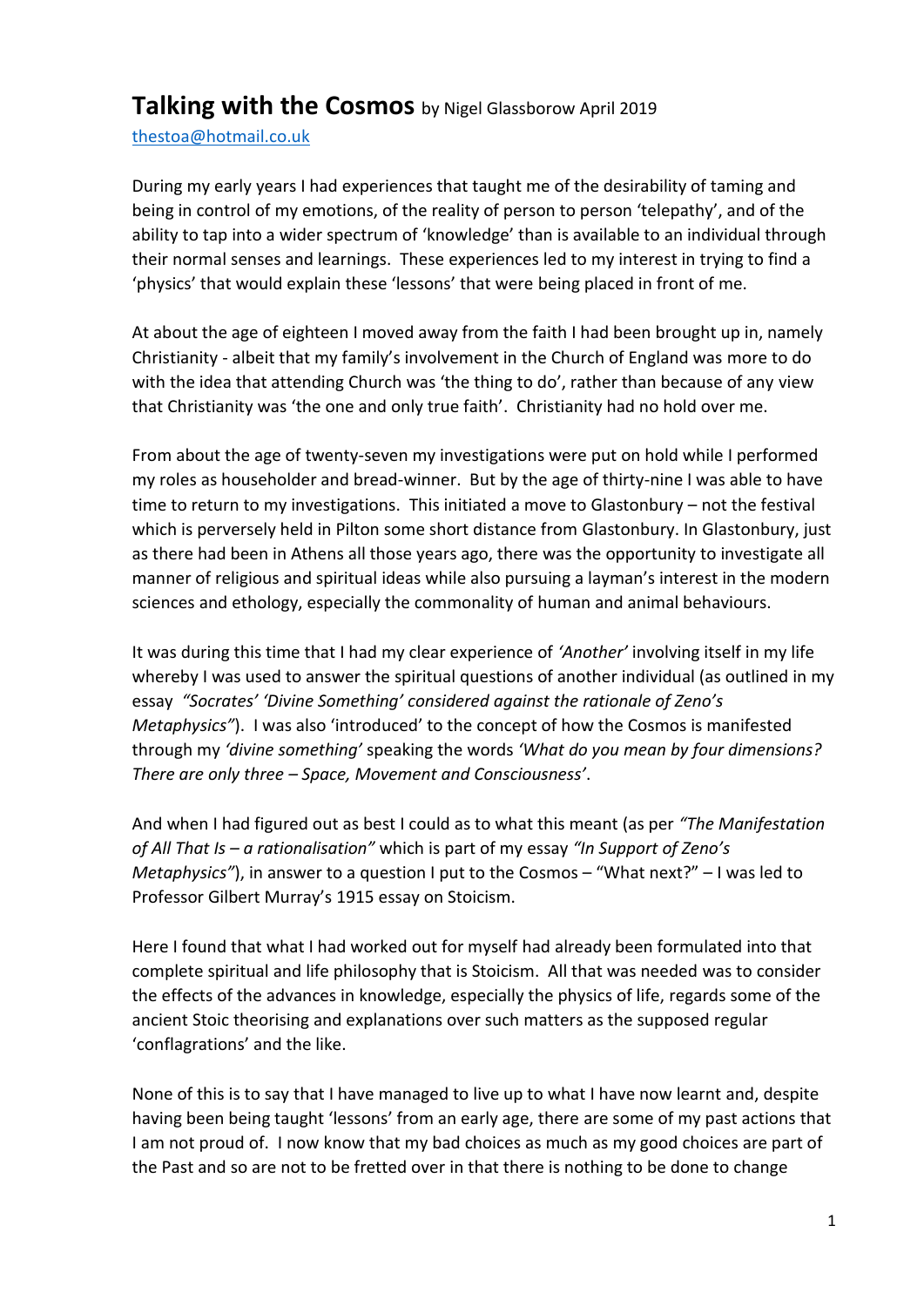them. However I would not have had things to be other than they were, otherwise I would not be where I am today.

Hopefully, with age and experience, I have started to manage to better live up to my now Stoic beliefs, but I am certainly nowhere near to being a 'saint'.

Having learnt from my lessons and my experiences of 'Another' I am sure that my path will be truer if I continue to seek to live a life *'in accord with Nature'* or, as Epictetus puts it, if I seek to align my will with the will of God. So I not only try to learn what the 'play of life' is all about and how I ought to play my part in it by observing the progress of the play so far, but I also consult God as and when such seems appropriate.

I talk to the Cosmos and sometimes the Cosmos answers.

So, how does the Stoic approach the idea of talking with the Cosmos – and hence God?

From the Stoic perspective it makes perfect sense to recognise that we can commune with the Cosmos in that we share in its Logos – its mind faculty. Through the 'active principle' we are individuals while also being one with the Cosmos and all that is manifested within it. This aspect of our metaphysics offers a place for such matters as Socrates' daimonion, whereby we can be guided by a 'divine something'.

Stoicism tells us that we can, in part, learn what God's purpose for us is and how we can best live by looking to the nature of the world that God manifests about us and to the roles we are given in the play of life and by looking to the 'common perceptions' of humankind. However, Stoicism of old has also told us that there are processes whereby we can consult God for specific guidance through such things as the Oracle – something that they studied and where they found there to be a statistical 'proof' that sound guidance was being given.

We are also told that the Stoics of old saw themselves as being on a par with 'the gods' while also seeing themselves as being a part of 'the one God', the God that manifests the Cosmos in a manner whereby the Cosmos is the body of God. By experience and by logic, Stoics see that at some level we can commune with God or some aspect of God (a daimonion or 'divine something' as described by Socrates) in that we share in the mind of God through the 'spark' of the 'active principle' that permeates our individual bodies.

Someone once asked me, why the God I commune with did not talk to them. I pointed out that as the person was an atheist it was not that God was not talking to him, but rather that the person's beliefs were making him deaf and blind to God because of his determination to ignore anything that ran counter to his intellectualised rebuttal of all things that smack of religion.

To talk to God it seems sensible that one needs to believe in God. After all, if you did not believe that you had a sibling, why would you try phoning that sibling? The same goes for communing with God, although God will 'talk' to a person even if they are not believers.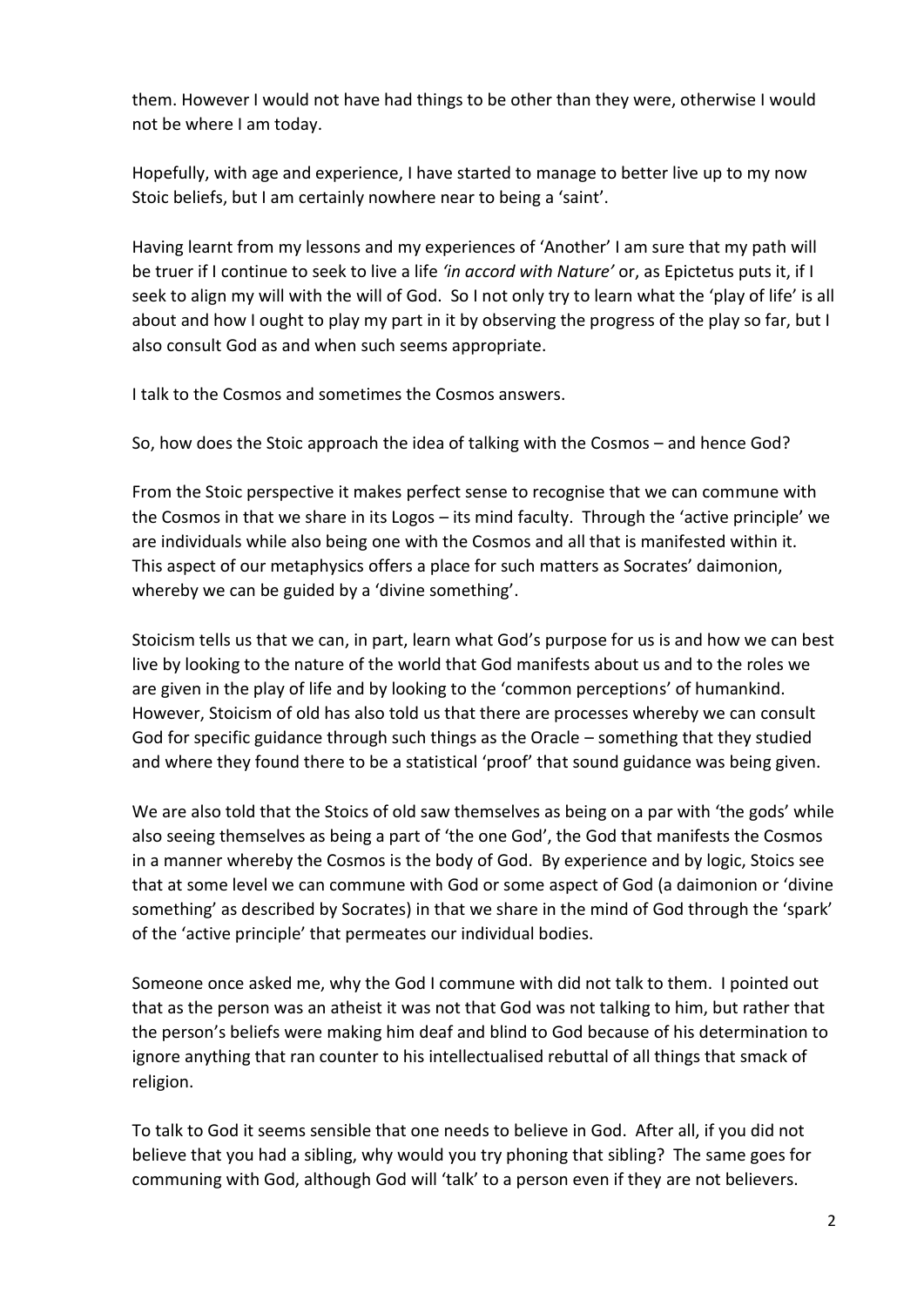Stoicism does a very good job of awakening a belief in God through the Stoic rationale that stems from the Stoic metaphysics that tells us that the Cosmos is being manifested moment by moment out of a 'prime material' that is permeated by the 'active principle' where the 'active principle' is akin to 'the Consciousness' of the modern sciences, and that is possessed of the same qualities that Stoicism attributes to God in that it is *'the universal governor and organiser of all things'*.

When it comes to considering the nature of God directly, Stoicism offers 'the wisdom of the ages' seen as the '*common perceptions of humankind'* that presents us with a common belief in a singular 'Something' that is responsible for the Cosmos being as it is, in that the 'Something' (the one God in Stoic terms) is *'the universal governor and organiser of all things'*.

And just looking at the general populous it is to be seen, even if they claim not to be 'religious', that the vast majority of people have a passing belief in some form of God, in part as a result of a belief that our loved ones are always with us 'in spirit' - through re-merging with God, through passing on to some other 'domain', through reincarnation, etcetera.

(What happens to an individual after death is not an issue that was fully settled by the Stoics of old in that there is no 'common perception' within all cultures as to what happens – even though there is a common belief that what one has done in one's life is in some way and to some degree important when it comes to 'moving on'.)

In fact, most people have an innate belief in 'a friend beyond phenomena' and it is this belief that makes it easier to talk to the Cosmos. All we have to do to open the conversation is to talk to God as a friend, and then to be ready to hear an answer regardless of how the answer comes. That is if an answer is necessary. Like any good friend, the Cosmos is always willing to just listen while we work out any answers for ourselves.

So how, today, does one approach the idea of talking with the Cosmos – and hence God?

Personally when I talk to the Cosmos I address it as 'Mother-Father' for I see it as our spiritual 'parent'.

Over the years I have found various techniques that are akin to the ancient Oracle (that is reported to have said that there were 'none wiser than Socrates') and other such ideas of old whereby we can receive guidance in a manner that bypasses the critical nature of our thought processes that might otherwise deafen us to direct communication. But an openness to communing directly with God is preferable to such 'party tricks'.

I will at times ask for help, guidance and/or encouragement, as appropriate, to see through some matter in life. And when some situation has come to fruition, I will ask what the Cosmos wants of me next by way of service to others and the common good.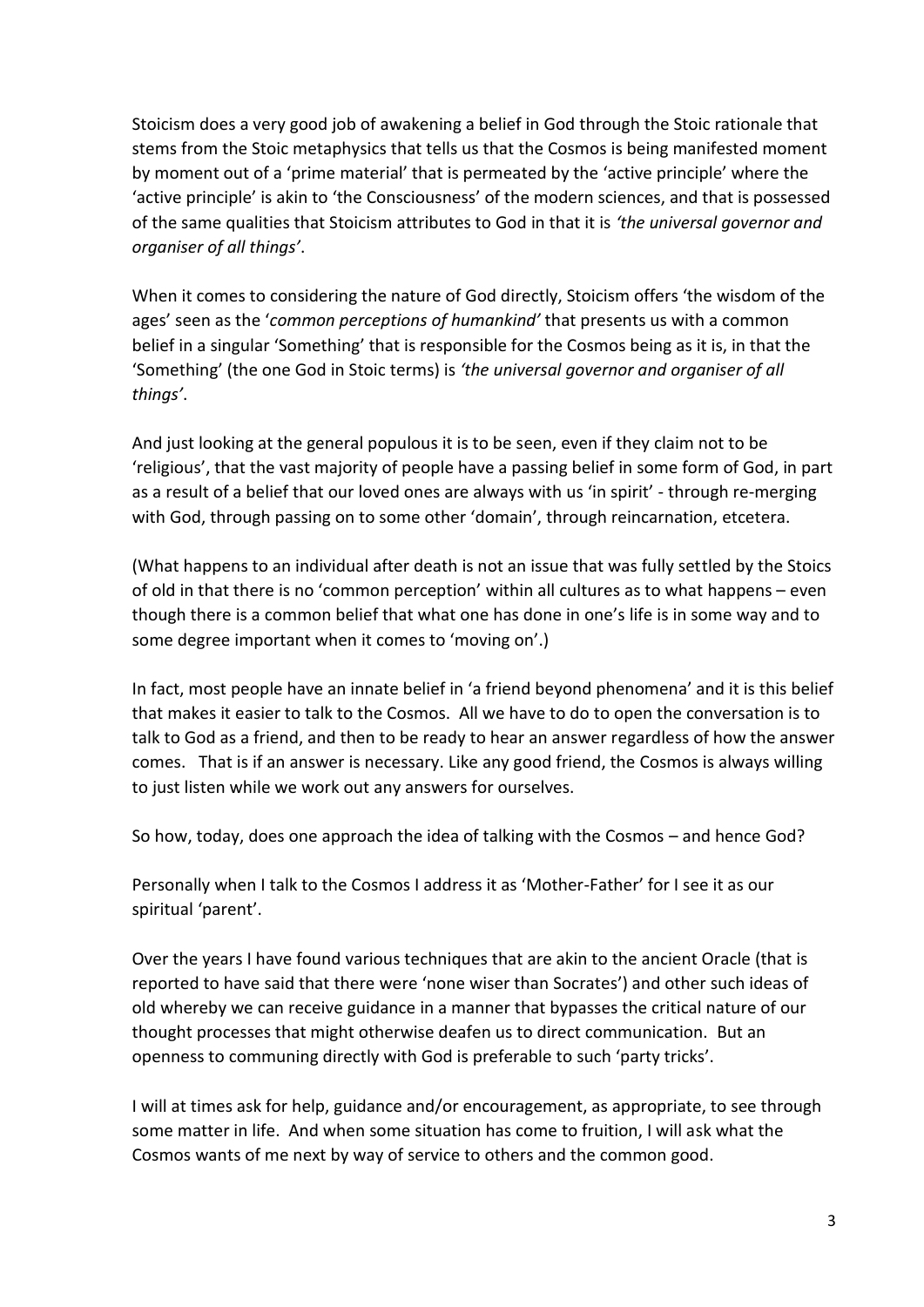Of course in such communing a good state of mind does help. While I have not been free of 'the slings and arrows' of life I have always been content with life in that I believe that the whole of life's events have purpose – even if sometimes the purpose is to be seen only in hindsight, if the purpose is to be seen at all. I accept that whatever happens, happens as it does because it is part of a bigger picture.

However I also do not just rest on my laurels. I strive to try to play my part in hopefully determining for the better how things will happen as the flow of change that is Existence progresses. We Stoics are not just expected to 'accept' but also to strive to cooperate with the Cosmos in determining how things will pan out.

To do this Stoicism tells us that we need 'to make our will one with the will of God'. And we can better do this if we consciously consult with the Cosmos on what it wants of us?

The Stoic training involves contemplation on the nature of things and situations, especially by way of a daily self-applied 'de-briefing' regards how well one has stuck to one's Stoic life during the day. During such contemplation a sought for answer may present itself to an 'open mind'. But we also need to be open to receiving advice, guidance and even help from 'outside' of our own individualised state of being.

In talking to the Cosmos I find it helps to have good intent. There is no hiding our inner thoughts and feelings from that which is actually, moment by moment, manifesting us as we are.

When it comes to asking the Cosmos for help I have found that it helps not to overly desire a particular outcome, but to consciously confirm that I am willing to accept the outcome that actually happens - no matter what it is.

To accommodate this, sometimes I use simple methods such as suggesting to the Cosmos what it is that I have decided is the wise course to proceed along while at the same time asking the Cosmos to divert or block the course of actions I am going to initiate if such is inappropriate. Basically I am asking the Cosmos for support to proceed with the particular course of action or to block it. This way I am seeking to ensure that I am not going against 'the will of God'.

Sometimes where action is called for but where my present course of actions are not progressing as hoped and nothing has come along to suggest that what is being aimed for is inappropriate, I have found that I will say to the Cosmos that as 'Plan A' appears to be stalled I am going to divert my attention to a 'Plan B'. However I will let the Cosmos know that I am trying not to be impatient and will be content as to whichever plan comes to fruition – if either. For some reason that I have not yet fathomed, in letting go of any preference for the 'Plan A' I will find that being open to alternatives seems to free up whatever was holding back on the 'Plan A' and often the 'Plan A' will then move through to a successful completion. Possibly it is the Cosmos testing my ability to be accepting and patient or to see that I am not being overly attached to some hoped for outcome.